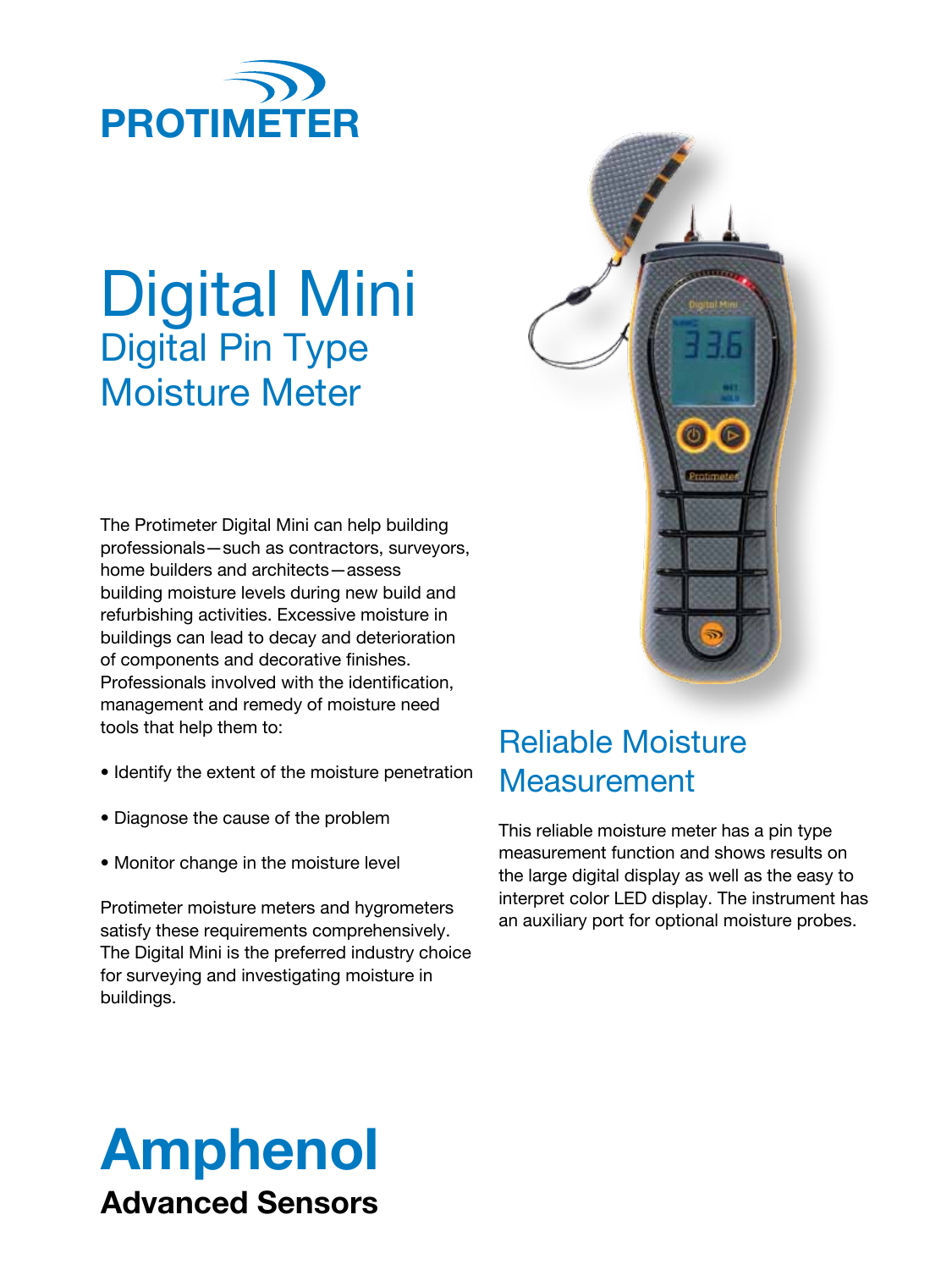## Measure Mode Pin-Type

Pin mode is used to measure the moisture level at the surface. Sub-surface measurements can be obtained by using the Digital Mini with optional probes, such as the Hammer Electrode for wood, Deep Wall Probes for solid walls and the EIFS probe for exterior insulation and finishing systems. Measure mode readings are precise and specific to the contact area of the electrodes that are used.

The Digital Mini is calibrated for wood, so displays the actual percent moisture content when used on wood. When used to measure the moisture level of materials other than wood, such as plaster or masonry, the instrument displays the Wood Moisture Equivalent (WME) value of the material. The colour coded LEDs are synchronised with the digital display to provide information on the moisture condition of the material at the point of measurement.



#### Optional Moisture Probes

- Hammer Electrodes are used to obtain sub-surface measurements in wood. The heavy duty version is designed for frequent use in both hard and soft woods whereas the light duty version is designed for occasional use in soft woods.
- Deep Wall Probes are used to obtain measurements at depth in solid and composite walls. Clearance holes need to be drilled in the material to the required depth into which the Deep Wall Probes are inserted. The moisture gradient of the material can be identified by increasing the depths of the holes incrementally and then taking readings.
- EIFS Probes are ideal for measuring the moisture level within and through Exterior Insulation and Finishing Systems types of wall cladding.



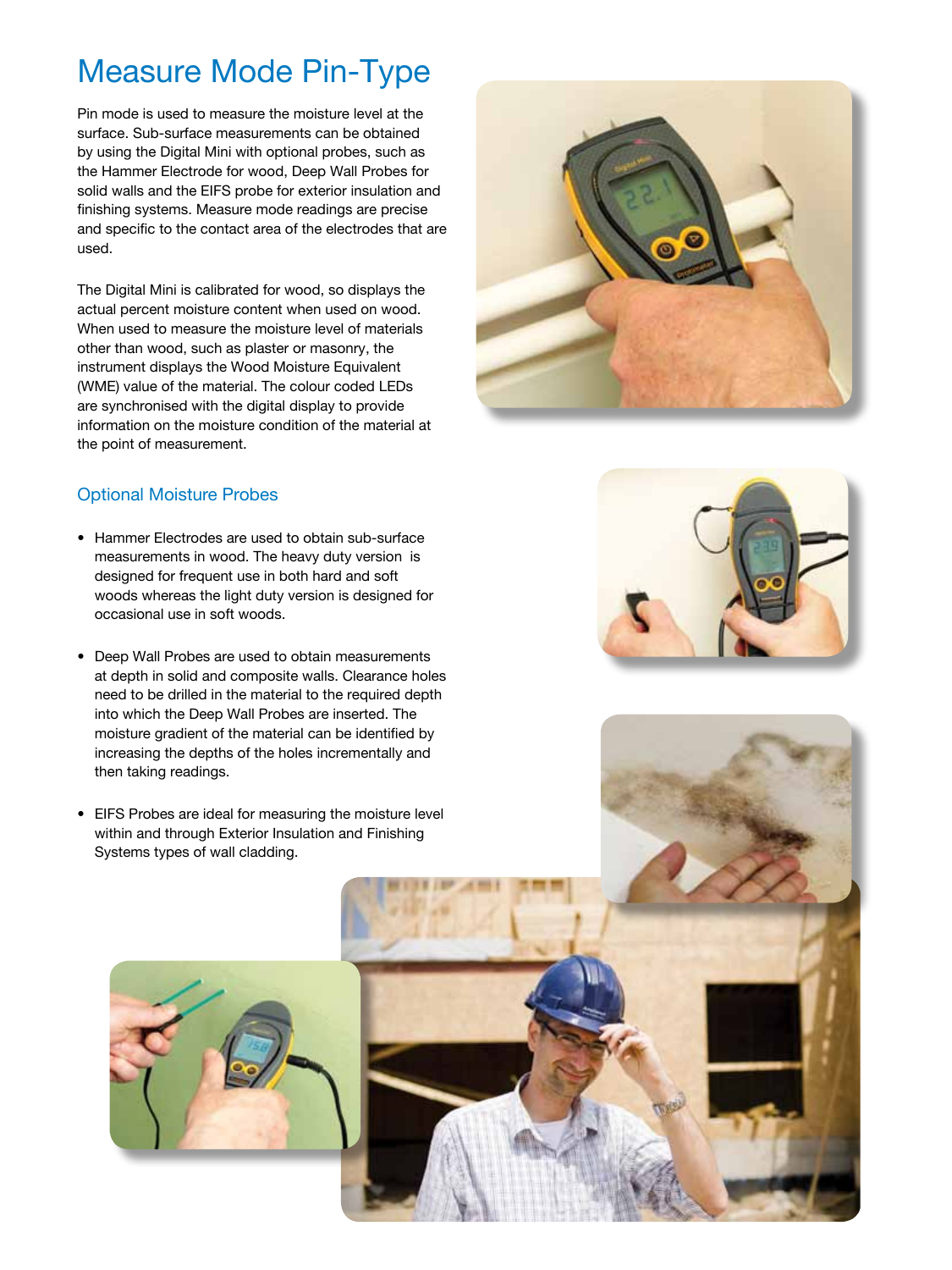## Reference Mode (Patent Pending)

Protimeter's patent pending Reference Mode is particularly useful when there is a need to compare measurements taken at numerous points in a building to a selected reference or baseline value.

The reference is determined by taking a measurement whilst pressing and holding the ► button for two seconds. The instrument now has two display lines, enabling the user to compare subsequent measurements to the reference that is now stored within the instrument. As shown in the example screen below, assume a reference measurement of 10.0 %WME was measured and stored in the Digital Mini. A subsequent measurement of 18.8 %WME is taken and displayed on the top line and the difference to the reference, + 8.8 %WME, is displayed on the bottom line.



## Digital Mini **Specifications**

7.9% to 99% WME (pin measurement) Dry (green)-7-16.9 At Risk (yellow) 17-19.9 Wet (red) — 20-99.9

#### Display 1 Digital LCD backlit

Display 2 60 LEDs green (dry), yellow (at risk) and red (wet)

#### Depth of moisture

Pin up to 1/2 in (12.7 mm)

Case Pouch with belt loop

Power 9V battery (supplied)

#### Digital Mini Standard Supply

#### Part number: BLD5702

Description: Protimeter Digital Mini moisture meter Scope of supply:

- Digital Mini moisture meter with LCD and LED display
- Auxiliary 2-pin moisture probe (BLD5079-2T)
- Pouch with belt loop
- User instructions and Wood Species Calibration Tables
- Calibration Check Device and two spare pins

#### **Warranty**

2 years on mechanical or manufacturing defects. Does not include wearing parts or accessories.